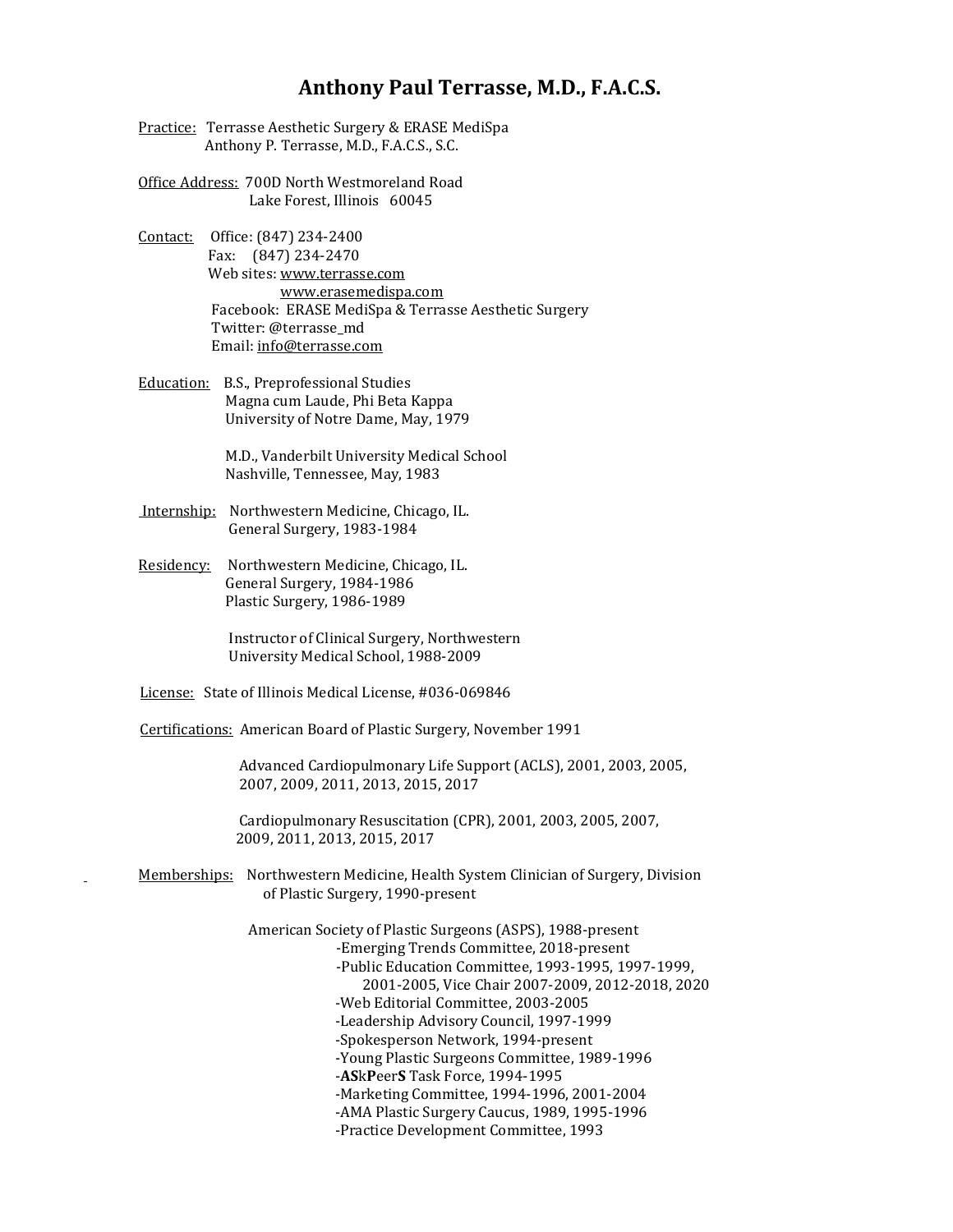American Society for Aesthetic Plastic Surgery (ASAPS), 1996-present -Media Relations Committee, 2013-2018 -Public Education Committee, 1997-1999, 2005-2010 -Spokesperson Network, 2005-present Fellow, American College of Surgeons (FACS), 1996-present Illinois Society of Plastic Surgeons (ISPS), 1991-present Midwestern Association of Plastic Surgeons (MAPS), 1992-present American Medical Association (AMA), 1986-present M.E. #: 047-05-83-094-6 -Alternate Delegate to the AMA-Resident Physicians Section, Representing the ASPS, 1988-1989 -Alternate Delegate to the AMA-Young Physicians Section, Representing the ASPS, 1995-1996 Illinois State Medical Society (ISMS), 1986-present -Alternate Delegate, Lake County, 1991-1995, 1997-present -Delegate, Lake County, 1996 Lake County Medical Society (LCMS), 1989-present -Executive Committee, 1991-2003 Chicago Medical Society (CMS), 1986-present Y-ME, National Breast Cancer Organization, Physician Referral Member, 1995-2012 American Society of Bariatric Plastic Surgeons (ASBPS), 2007-2011 Lipoplasty Society of North America (LSNA), 1993-2000 American Society for Laser Medicine and Surgery (ASLMS), 1995-2008 Society of Laparoendoscopic Surgeons, 1997-2006 Lake Forest Health and Fitness Institute Advisory Board, 1994-2005 Lake Forest Chamber of Commerce, 1990-2009 Selected Honors: *US News & World Report* Top Doctor, August 2011 to present *Chicago* magazine Top Doctor, 2004, 2008, 2010, 2012, 2019 *NorthShore* magazine Top Doctor, February 2004 Chicago Metropolitan Area Top Doctor, Castle Connolly, 2001- present Top Tier MD in *NorthShore* magazine 2010, *CS* (*Chicago Social)* magazine 2012 America's Cosmetic Doctors & Dentists, Castle Connolly, 2004-2019 American Society of Plastic Surgeons Pathways to Leadership Retreat, Dallas, Texas, 2003

> American Society of Plastic Surgeons Leadership Development Retreat, Dana Point, California, 1995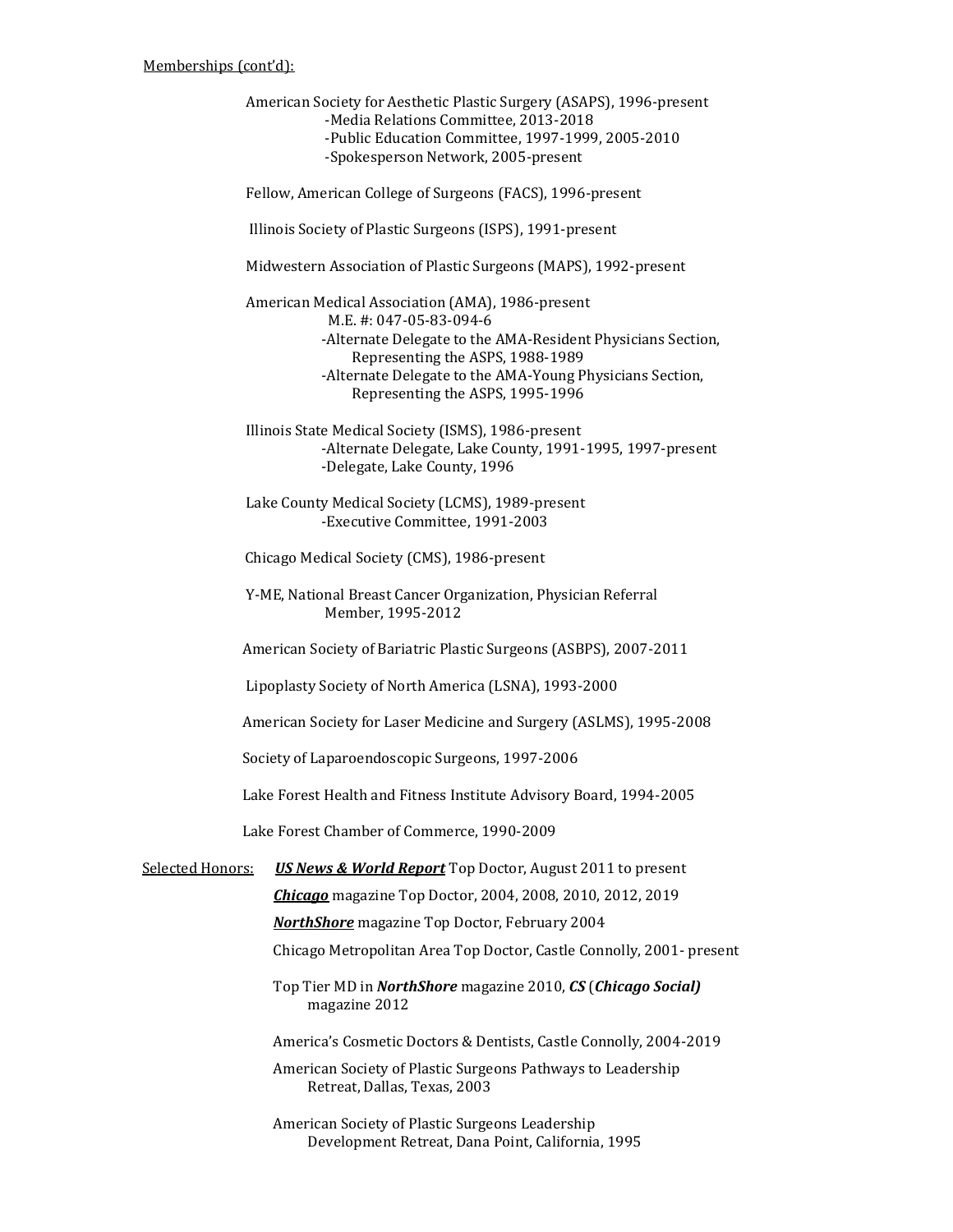Hospital Affiliations: Northwestern Medicine

\*Northwestern Lake Forest Hospital, Lake Forest, Illinois

-Chairman, Department of Surgery, 1999-2005

-Vice Chairman, Department of Surgery, 1997-1999

-Member, Surgical Advisory Group, 2016-present

 -Member, Surgery and Subspecialties Value Analysis Committee 2018-present

-Member, Clinical Executive Advisory Committee, 2003-2010

 -Breast Center Medical Advisory Board, representing Plastic Surgery, 2006-present

 -Physician Advisory Council, Posy Kriebel Prevention & Wellness Center, Hunter Family Center for Women's Health, 2003-2014

-Professional Committee of the Board Directors, 2000-2005

-Medical Executive Committee, 1999-2005

-Forward Planning Committee, 1992-2000

-Collaborative Practice Committee, 1992-1994

 -Head, Department of Surgery Quality Assurance Sub- Committee, 1993-1997

 -Lake Forest Managed Care Association Contracts and Negotiations Committee, 1997-1998

NorthShore University HealthSystem:

 \*Highland Park Hospital, Highland Park, Illinois -Continuing Medical Education Committee, 1997-2000 -Institutional Review Committee, 1991-1992

 \*Evanston Hospital, Evanston, Illinois -Physician Forum Committee, 1994-2002

\*Glenbrook Hospital, Glenview, Illinois

\*Skokie Hospital, Skokie, Illinois

Advocate Health Care:

 \*Condell Medical Center, Libertyville, Illinois -Infection Control Committee, 1992-1994

\*Lutheran General Hospital, Park Ridge, Illinois, 2010-2017

 Shriners Hospital for Children, Chicago, Illinois (Honorary), 1989-present

 Publications: McKinney, P.; Edelson, R.; Terrasse, A.; Chest Wall Deformity Following Soft Tissue Expansion for Breast Reconstruction; Plastic and Reconstructive Surgery, 80:442- 443, 1987

Lewis, V.L.; Bailey, M.H.; Terrasse, A.P.;

 Prophylactic Inguinal Node Dissection for Malignant Melanoma- A Functional Approach; Video Presentation, ASPS Annual Meeting, Toronto, Canada, October 3, 1988

Terrasse, A.P.; Harris, G.D.;

 The Role of Angiography in Reconstructive Microsurgery, Senior Resident Presentation, Northwestern Memorial Hospital, Chicago, Illinois, June 16, 1989